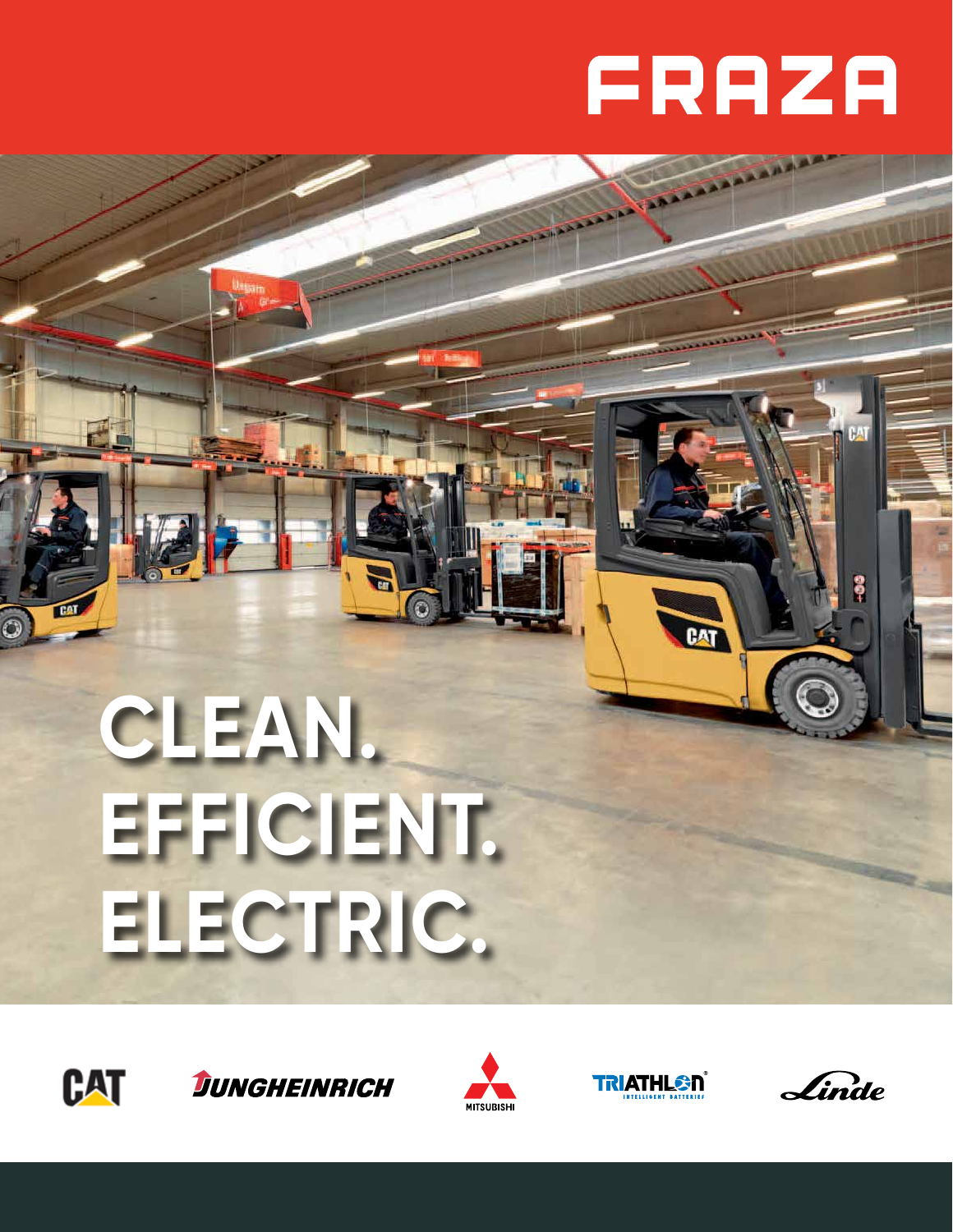## **FINANCIAL VALUE:**

#### **Lower Total Cost of Ownership (TCO)**

• While the initial investment will be higher than purchasing IC trucks, you will save money over the life of the equipment.

#### **Powering electric vehicles costs less in the long run**

Electric equipment has fewer moving parts, meaning fewer breakdowns and less maintenance.

• With market volatility for fossil fuels and lower cost of electric power in general, fuel savings over time are significant.

#### **Save 15-20% on maintenance costs**

When thinking about electric motor technology, a few things may come to mind: Future. Innovation. Clean Energy.

When considering converting your material handling equipment from internal combustion to electric, you should also think of: Safety. Efficiency. Savings.

Electric models currently make up roughly 67% of the forklifts in the market. With that number continuing to climb, we can safely say the future is already here. Offering a cleaner and safer working environment, saving money on fuel and maintenance, and enjoying longer equipment life are just a few of the reasons making the switch is worth it.



#### **Longer equipment life**

• Electric forklifts average 15,000 hours of life, whereas their IC counterparts come in at 12,000 hours.

#### **Offset acquisition costs with incentives**

• Rebates are available from several different sources, helping to alleviate some financial pressures.



#### **TRUCKS**

| Subtotal  \$530,604                      |  |  |
|------------------------------------------|--|--|
| · 48V Charger \$4,149                    |  |  |
| · 24V Battery \$8,283                    |  |  |
| · 5K Capacity Electric Truck \$31,335/ea |  |  |

#### **MAINTENANCE**

| Subtotal\$11,900                  |
|-----------------------------------|
| · Annual Battery/Charger \$220/yr |
| · Annual per Truck\$2,160/yr      |

#### **FUEL**

| Subtotal\$56,100            |  |
|-----------------------------|--|
| · Annual per truck \$935/yr |  |

#### **TRUCKS**

• 5K Internal Combustion Truck . . \$32,044/ea **Subtotal . . \$384,528**

### **MAINTENANCE**

| · Annual per Truck\$2,600/yr |  |
|------------------------------|--|
| Subtotal\$13,000             |  |

### **FUEL**

| Subtotal\$283,500             |
|-------------------------------|
| · Annual per truck \$4,725/yr |

### **Based on a 12-truck fleet over 5 years. EXAMPLE ROI CALCULATION**

# **ELECTRIC FLEET LP FLEET**

# **TOTAL SAVINGS W/ELECTRIC FLEET\*: \$82,424**

## TOTAL FLEET COST: **\$598,604** TOTAL FLEET COST: **\$681,028**

# **ELECTRIC: DON'T GET LEFT BEHIND**